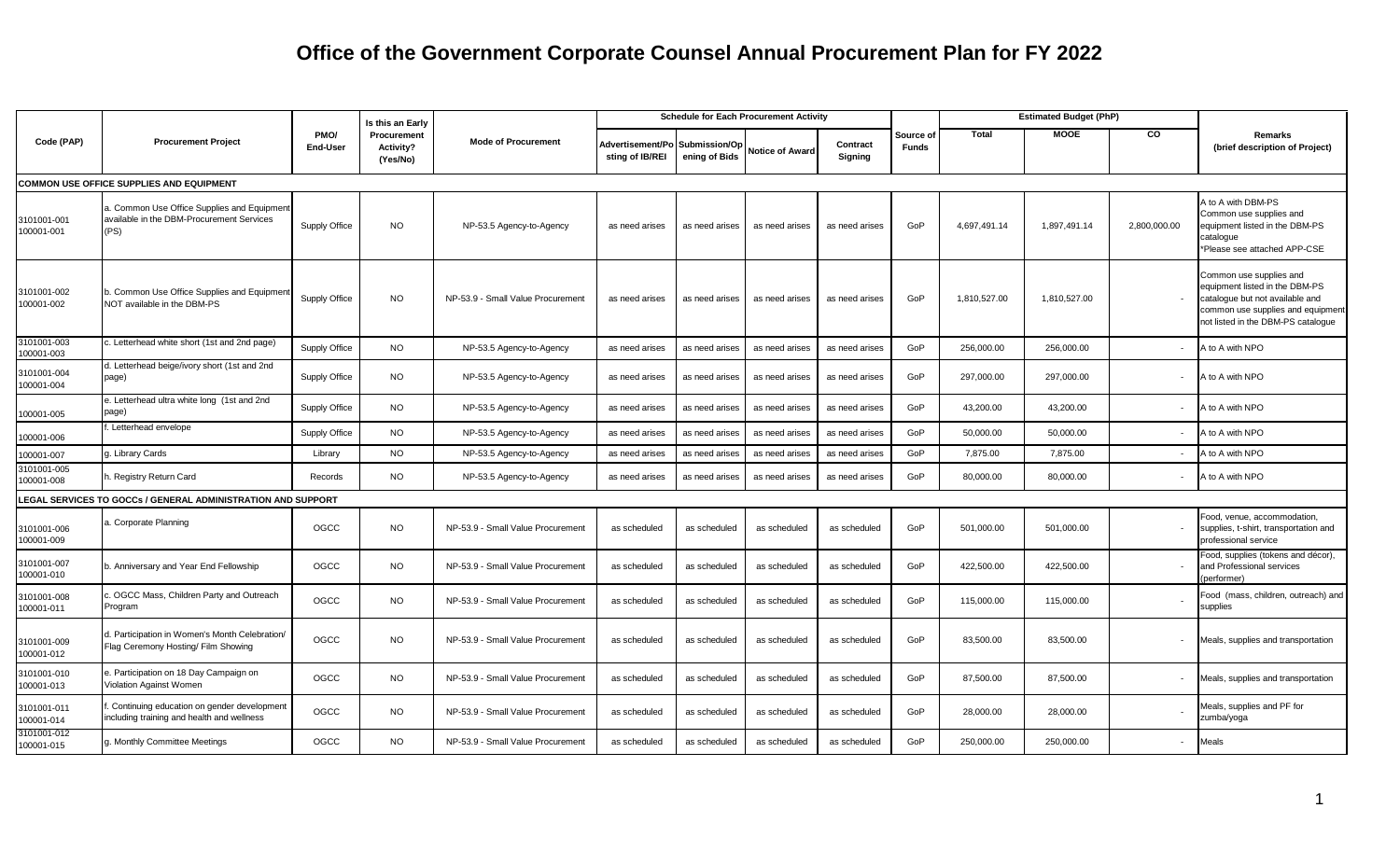| 3101001-013<br>100001-016       | <b>PRAISE</b> activities                                                               | OGCC | <b>NO</b> | VP-53.9 - Small Value Procurement | as scheduled | as scheduled | as scheduled | as scheduled | GoP | 100.000.00 | 100.000.00 | Supplies, tokens                                |
|---------------------------------|----------------------------------------------------------------------------------------|------|-----------|-----------------------------------|--------------|--------------|--------------|--------------|-----|------------|------------|-------------------------------------------------|
| 3101001-014                     | ISO Re-Certification for the Procurement of<br>Certifying Body                         | OGCC | NO.       | VP-53.9 - Small Value Procurement | 4th Quarter  | 4th Quarter  | 4th Quarter  | 4th Quarter  | GoP | 200,000.00 | 200,000.00 | Consultancy services                            |
| <b>LEARNING AND DEVELOPMENT</b> |                                                                                        |      |           |                                   |              |              |              |              |     |            |            |                                                 |
| 3101001-015<br>100001-017       | PNPKI: Digital Signature                                                               | OGCC | NO.       | NP-53.9 - Small Value Procurement | as scheduled | as scheduled | as scheduled | as scheduled | GoP | 10,000.00  | 10,000.00  | subjiect to modification on actual<br>attendees |
| 3101001-016                     | <b>OADR Comprehensive Arbit Course</b>                                                 | OGCC | <b>NO</b> | NP-53.9 - Small Value Procurement | as scheduled | as scheduled | as scheduled | as scheduled | GoP | 30,000.00  | 30,000.00  | subjject to modification on actual<br>attendees |
| 3101001-017                     | &D Process for PRIME-HRM L2                                                            | OGCC | <b>NO</b> | NP-53.9 - Small Value Procurement | as scheduled | as scheduled | as scheduled | as scheduled | GoP | 50,000.00  | 50,000.00  | subjiect to modification on actual<br>attendees |
| 00001-018                       | CSC Rules on Leave application post Covid, eto                                         | OGCC | <b>NO</b> | NP-53.9 - Small Value Procurement | as scheduled | as scheduled | as scheduled | as scheduled | GoP | 30,000.00  | 30,000.00  | subjject to modification on actual<br>attendees |
| 100001-019                      | Insolvency and Corporate Rehabilitation Rules                                          | OGCC | <b>NO</b> | NP-53.9 - Small Value Procurement | as scheduled | as scheduled | as scheduled | as scheduled | GoP | 75,000.00  | 75,000.00  | subjiect to modification on actual<br>attendees |
| 100001-020                      | CARP                                                                                   | OGCC | NO        | NP-53.9 - Small Value Procurement | as scheduled | as scheduled | as scheduled | as scheduled | GoP | 75,000.00  | 75,000.00  | subjiect to modification on actual<br>attendees |
| 3101001-018                     | Updates on Tax Rules and Regulations                                                   | OGCC | <b>NO</b> | NP-53.9 - Small Value Procurement | as scheduled | as scheduled | as scheduled | as scheduled | GoP | 30,000.00  | 30,000.00  | subjject to modification on actual<br>attendees |
| 100001-021                      | RA 9184 and its RIRR Updates                                                           | OGCC | NO.       | NP-53.9 - Small Value Procurement | as scheduled | as scheduled | as scheduled | as scheduled | GoP | 30,000.00  | 30,000.00  | subjiect to modification on actual<br>attendees |
| 100001-022                      | Webinar on Basic Records and Archives<br>Management                                    | OGCC | NO        | NP-53.9 - Small Value Procurement | as scheduled | as scheduled | as scheduled | as scheduled | GoP | 30,000.00  | 30,000.00  | subjiect to modification on actual<br>attendees |
| 3101001-019<br>100001-023       | Cash Management and Control System                                                     | OGCC | NO        | NP-53.9 - Small Value Procurement | as scheduled | as scheduled | as scheduled | as scheduled | GoP | 30,000.00  | 30,000.00  | subjject to modification on actual<br>attendees |
| 3101001-020<br>100001-024       | The Philippine Budgeting System                                                        | OGCC | NO.       | NP-53.9 - Small Value Procurement | as scheduled | as scheduled | as scheduled | as scheduled | GoP | 30,000.00  | 30,000.00  | subjiect to modification on actual<br>attendees |
| 100001-025                      | Time Management, De-Stressing, and<br>Achieving Work-Life Balance in the New<br>Normal | OGCC | <b>NO</b> | NP-53.9 - Small Value Procurement | as scheduled | as scheduled | as scheduled | as scheduled | GoP | 50,000.00  | 50,000.00  | subjiect to modification on actual<br>attendees |
| 100001-026                      | Webinar on the Laws and Rules on<br>Government Expenditures'                           | OGCC | NO.       | NP-53.9 - Small Value Procurement | as scheduled | as scheduled | as scheduled | as scheduled | GoP | 30,000.00  | 30,000.00  | subjject to modification on actual<br>attendees |
| 3101001-021<br>100001-027       | ICT for Development Essentials for<br>Government Managers (ICTD)                       | OGCC | NO        | NP-53.9 - Small Value Procurement | as scheduled | as scheduled | as scheduled | as scheduled | GoP | 50,000.00  | 50,000.00  | subjject to modification on actual<br>attendees |
| 3101001-022<br>100001-028       | ISO Training (Pt 1)                                                                    | OGCC | NO        | NP-53.9 - Small Value Procurement | as scheduled | as scheduled | as scheduled | as scheduled | GoP | 20,000.00  | 20,000.00  | subjject to modification on actual<br>attendees |
| 3101001-023<br>100001-029       | Sharepoint / OneDrive Management                                                       | OGCC | NO        | NP-53.9 - Small Value Procurement | as scheduled | as scheduled | as scheduled | as scheduled | GoP | 50,000.00  | 50,000.00  | subjiect to modification on actual<br>attendees |
| 3101001-024<br>100001-030       | Updates on Arbitration Rules and Procceedings                                          | OGCC | <b>NO</b> | NP-53.9 - Small Value Procurement | as scheduled | as scheduled | as scheduled | as scheduled | GoP | 50,000.00  | 50,000.00  | subjiect to modification on actual<br>attendees |
| 3101001-025<br>100001-031       | The Assertive Administrative Assistant: Leading<br>Through Actions and Words           | OGCC | NO.       | NP-53.9 - Small Value Procurement | as scheduled | as scheduled | as scheduled | as scheduled | GoP | 50,000.00  | 50,000.00  | subjject to modification on actual<br>attendees |
| 3101001-026<br>100001-032       | <b>CSC Rules training</b>                                                              | OGCC | NO        | NP-53.9 - Small Value Procurement | as scheduled | as scheduled | as scheduled | as scheduled | GoP | 20,000.00  | 20,000.00  | subjject to modification on actual<br>attendees |
| 3101001-027<br>100001-033       | ISO Training for Mancomm and Section Heads                                             | OGCC | NO        | NP-53.9 - Small Value Procurement | as scheduled | as scheduled | as scheduled | as scheduled | GoP | 75,000.00  | 75,000.00  | subjject to modification on actual<br>attendees |
| 3101001-028<br>100001-034       | Updates on Substantive and Procedural Law/<br>Procedural Rules & Issues                | OGCC | NO        | NP-53.9 - Small Value Procurement | as scheduled | as scheduled | as scheduled | as scheduled | GoP | 75,000.00  | 75,000.00  | subjject to modification on actual<br>attendees |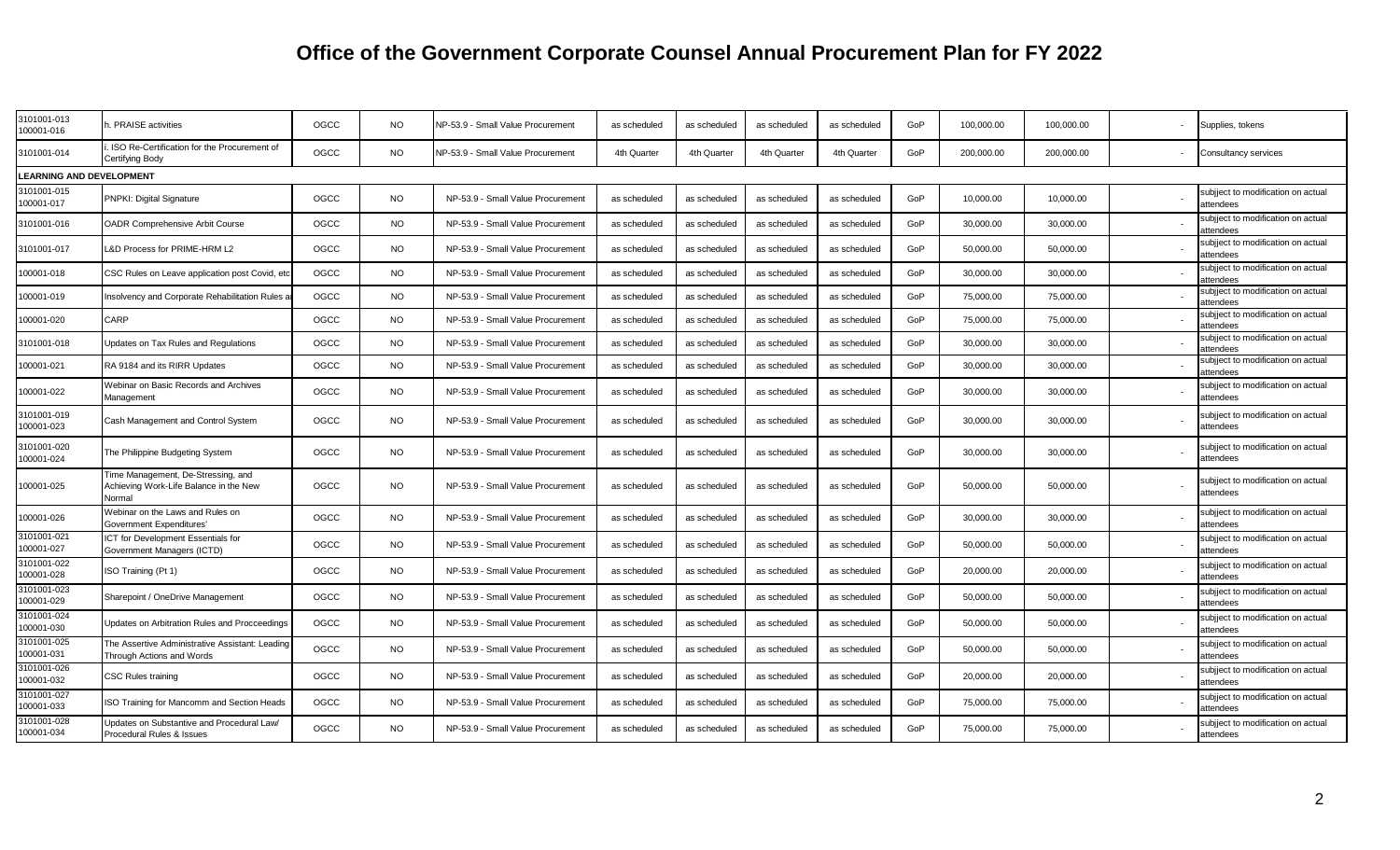| 3101001-029<br>100001-035 | Advance Microsoft Word                                     | OGCC | <b>NO</b> | NP-53.9 - Small Value Procurement | as scheduled   | as scheduled   | as scheduled   | as scheduled   | GoP | 75,000.00  | 75,000.00  |                          | subjject to modification on actual<br>attendees |
|---------------------------|------------------------------------------------------------|------|-----------|-----------------------------------|----------------|----------------|----------------|----------------|-----|------------|------------|--------------------------|-------------------------------------------------|
| 3101001-030<br>100001-036 | <b>RRACS Updates</b>                                       | OGCC | <b>NO</b> | NP-53.9 - Small Value Procurement | as scheduled   | as scheduled   | as scheduled   | as scheduled   | GoP | 75,000.00  | 75,000.00  | $\overline{\phantom{a}}$ | subjject to modification on actual<br>attendees |
| 3101001-031<br>100001-037 | Crash Course on BSP, MORB, and MORNBF                      | OGCC | <b>NO</b> | NP-53.9 - Small Value Procurement | as scheduled   | as scheduled   | as scheduled   | as scheduled   | GoP | 75,000.00  | 75,000.00  |                          | subjject to modification on actual<br>attendees |
| 3101001-032<br>100001-038 | ISO Training (Pt 2)                                        | OGCC | <b>NO</b> | NP-53.9 - Small Value Procurement | as scheduled   | as scheduled   | as scheduled   | as scheduled   | GoP | 50,000.00  | 50,000.00  |                          | subjject to modification on actual<br>attendees |
| 3101001-033<br>100001-039 | <b>Effective Office Administration</b>                     | OGCC | <b>NO</b> | NP-53.9 - Small Value Procurement | as scheduled   | as scheduled   | as scheduled   | as scheduled   | GoP | 50,000.00  | 50,000.00  |                          | subjject to modification on actual<br>attendees |
| 3101001-034<br>100001-040 | Data Privacy Rights and Internet Ethics                    | OGCC | <b>NO</b> | NP-53.9 - Small Value Procurement | as scheduled   | as scheduled   | as scheduled   | as scheduled   | GoP | 50,000.00  | 50,000.00  | $\overline{\phantom{a}}$ | subjject to modification on actual<br>attendees |
| 3101001-035<br>100001-041 | Records Management                                         | OGCC | <b>NO</b> | NP-53.9 - Small Value Procurement | as scheduled   | as scheduled   | as scheduled   | as scheduled   | GoP | 20,000.00  | 20,000.00  | $\overline{\phantom{a}}$ | subjject to modification on actual<br>attendees |
| 3101001-036<br>100001-042 | Corporate Housekeeping and How to Conduct<br>Due Diligence | OGCC | <b>NO</b> | NP-53.9 - Small Value Procurement | as scheduled   | as scheduled   | as scheduled   | as scheduled   | GoP | 20,000.00  | 20,000.00  | $\overline{\phantom{a}}$ | subjject to modification on actual<br>attendees |
| 3101001-037<br>100001-043 | <b>Philippine Competition Act</b>                          | OGCC | <b>NO</b> | NP-53.9 - Small Value Procurement | as scheduled   | as scheduled   | as scheduled   | as scheduled   | GoP | 30,000.00  | 30,000.00  |                          | subjject to modification on actual<br>attendees |
| 3101001-038<br>100001-044 | p. Attendance to<br>seminars/conferences/trainings         | OGCC | <b>NO</b> | NP-53.9 - Small Value Procurement | as scheduled   | as scheduled   | as scheduled   | as scheduled   | GoP | 200,000.00 | 200,000.00 | $\overline{\phantom{a}}$ | to be determined                                |
| 3101001-039<br>100001-045 | Monthly meetings and Year End Assessment<br>and Planning   | OGCC | <b>NO</b> | NP-53.9 - Small Value Procurement | as scheduled   | as scheduled   | as scheduled   | as scheduled   | GoP | 100,000.00 | 100,000.00 |                          | meeting expenses                                |
| 3101001-040<br>100001-046 | q. LND Supplies and Materials                              | OGCC | <b>NO</b> | NP-53.9 - Small Value Procurement | as need arises | as need arises | as need arises | as need arises | GoP | 300,000.00 | 300,000.00 |                          | Supplies and materials                          |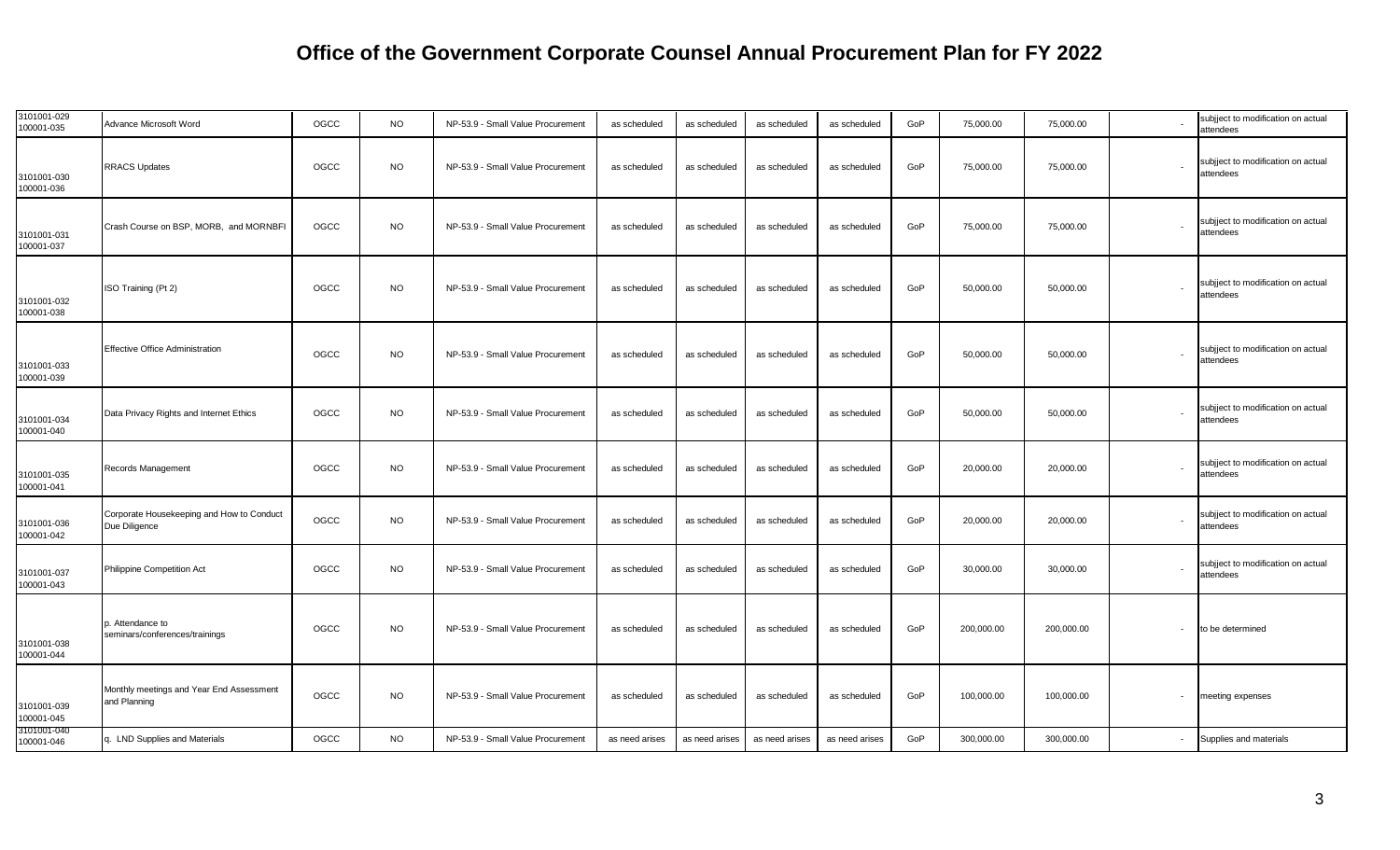|                           | <b>MOTOR VEHICLE PROCUREMENT</b>                                              |      |            |                                   |                |                |                |                |     |              |                          |              |                                                                                                                                                                                                                                                                                                                                                                                                                                                                                                                                                                                                                                                                                                                                                                 |
|---------------------------|-------------------------------------------------------------------------------|------|------------|-----------------------------------|----------------|----------------|----------------|----------------|-----|--------------|--------------------------|--------------|-----------------------------------------------------------------------------------------------------------------------------------------------------------------------------------------------------------------------------------------------------------------------------------------------------------------------------------------------------------------------------------------------------------------------------------------------------------------------------------------------------------------------------------------------------------------------------------------------------------------------------------------------------------------------------------------------------------------------------------------------------------------|
| 3101001-041               | Procurement of Two (2) Motor Vehicles                                         | OGCC | <b>YES</b> | <b>Competitive Bidding</b>        | 1st Quarter    | 1st Quarter    | 1st Quarter    | 1st Quarter    | GoP | 3,100,000.00 | $\overline{\phantom{a}}$ | 3,100,000.00 | breakdown:<br>a.AUV for GCC $(1 \text{ unit}) =$<br>P1,600,000.00<br>b. AUV for DGCC $(1 \text{ unit}) =$<br>P 1,500,000.00                                                                                                                                                                                                                                                                                                                                                                                                                                                                                                                                                                                                                                     |
|                           | INFORMATION TECHNOLOGY PROCUREMENT                                            |      |            |                                   |                |                |                |                |     |              |                          |              |                                                                                                                                                                                                                                                                                                                                                                                                                                                                                                                                                                                                                                                                                                                                                                 |
| 3101001-042<br>100001-047 | a. Procurement of ICT Machinery and<br>Equipment for ISSP-Office Productivity | OGCC | <b>NO</b>  | NP-53.5 Agency-to-Agency          | as need arises | as need arises | as need arises | as need arises | GoP | 985.000.00   | $\sim$                   | 985,000.00   | breakdown:<br>a. Multifunction Laser Printer (10<br>units) = $P250,000.00$<br>b. Continuous Ink Jet Pritner (5 units)<br>P100,000.00<br>c. Uninterrupted Power Supply (1<br>unit)=P50,000.00<br>d.Network Attached Storage (1 unit)=<br>P100,000.00<br>e. Document scanner (2 units) =<br>P200,000.00<br>f. Multimedia projector (1 unit) =<br>P50,000.00<br>g. 65 Inches Led monitor $(1 \text{ unit}) =$<br>P120,000.00<br>h. 24-ports Gigabit Network Switch<br>$(1 \text{ unit}) = P50,000.00$<br>. 24-ports Gigabit Switch Panel (1<br>unit) = P15,000.00<br>. Gigabit Router (2 units) =<br>P50,000.00<br>NOTE:<br>if not available in the PS, will be<br>procured through SVP upon<br>submission of Certificate of Non-<br>Availability of Stocks (CNAS) |
| 3101001-043<br>100001-048 | b. Procurement of High Capacity Laptop and<br>Heavy Duty Scanner              | OGCC | NO         | NP-53.9 - Small Value Procurement | as need arises | as need arises | as need arises | as need arises | GoP | 355,000.00   | $\sim$                   | 355.000.00   | breakdown:<br>a. Two High Capacity Desktops -<br>PhP200,000.00<br>b. Two Heavy Duty Scanners -<br>PhP150,000.00<br>c. 8 ports Gigabit Switch -<br>PhP5,000.00<br>NOTE:<br>if not available in the PS, will be<br>procured through Competitive<br>Bidding upon submission of<br>Certificate of Non-Availability of<br>Stocks (CNAS)                                                                                                                                                                                                                                                                                                                                                                                                                              |
| 3101001-044<br>100001-049 | . Leased-line communication services                                          | OGCC | <b>NO</b>  | <b>Direct Contracting</b>         | as need arises | as need arises | as need arises | as need arises | GoP | 700,000.00   | 700,000.00               |              | subject to GPPB Resolution No.<br>2017-41 on renewal of Internet<br>Services                                                                                                                                                                                                                                                                                                                                                                                                                                                                                                                                                                                                                                                                                    |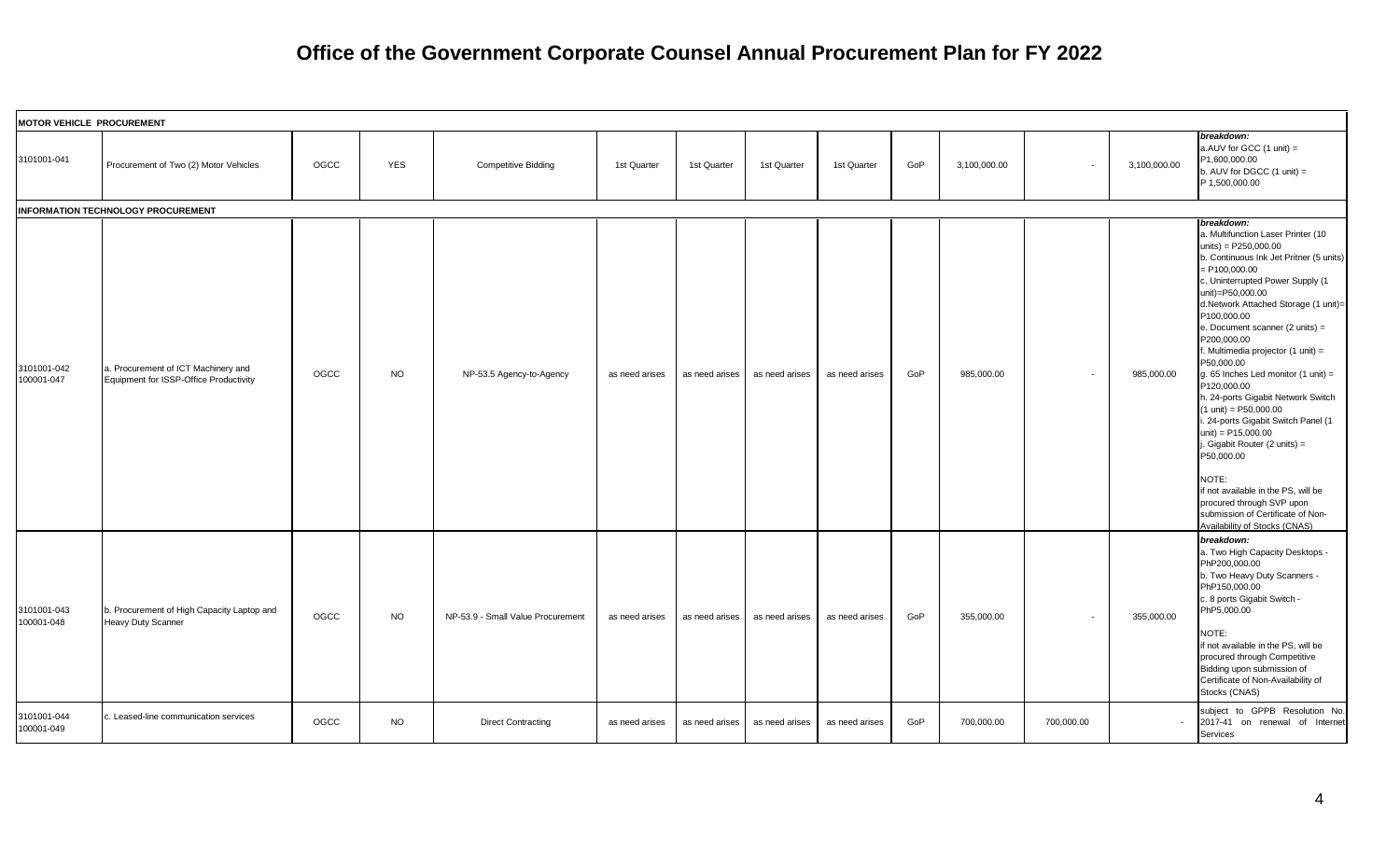| 3101001-045<br>100001-050           | I. Procurement of Cloud Servcies                                                                    | OGCC | <b>NO</b> | NP-53.9 - Small Value Procurement | as need arises | as need arises | as need arises | as need arises | GoP | 1,000,000.00 | 1,000,000.00 |        | Continuing Appropriation (FY 2021)                                                                    |
|-------------------------------------|-----------------------------------------------------------------------------------------------------|------|-----------|-----------------------------------|----------------|----------------|----------------|----------------|-----|--------------|--------------|--------|-------------------------------------------------------------------------------------------------------|
| 3101001-046<br>100001-051           | . Managed Print Service                                                                             | OGCC | <b>NO</b> | <b>Direct Contracting</b>         | as need arises | as need arises | as need arises | as need arises | GoP | 240,000.00   | 240,000.00   |        | subject to GPPB Resolution No<br>on renewal of Internet<br>2017-41<br>Services                        |
|                                     | NON COMMON USE SUPPLIES, MATERIALS, AND EQUIPMENT                                                   |      |           |                                   |                |                |                |                |     |              |              |        |                                                                                                       |
| 3101001-047<br>100001-052           | a. Electricy Expenses                                                                               | OGCC | <b>NO</b> | <b>Direct Contracting</b>         | N/A            | N/A            | N/A            | N/A            | GoP | 2,640,000.00 | 2,640,000.00 |        | <b>WETI Guidelines</b><br>renewal of the contract for the<br>period: 1 January to 31 December<br>2021 |
| 3101001-048<br>100001-053           | o. Water Expenses                                                                                   | OGCC | <b>NO</b> | <b>Direct Contracting</b>         | N/A            | N/A            | N/A            | N/A            | GoP | 60,000.00    | 60,000.00    |        | <b>WETI Guidelines</b><br>renewal of the contract for the<br>period: 1 January to 31 December<br>2021 |
| 3101001-049<br>100001-054           | :. Telephone Expenses - Landline                                                                    | OGCC | <b>NO</b> | <b>Direct Contracting</b>         | N/A            | N/A            | N/A            | N/A            | GoP | 162,000.00   | 162.000.00   |        | <b>WETI Guidelines</b><br>renewal of the contract for the<br>period: 1 January to 31 December<br>2021 |
| 3101001-050<br>100001-055           | d. Telephone Expenses - Mobile                                                                      | OGCC | <b>NO</b> | <b>Direct Contracting</b>         | N/A            | N/A            | N/A            | N/A            | GoP | 120,000.00   | 120,000.00   |        | <b>WETI Guidelines</b><br>renewal of the contract for the<br>period: 1 January to 31 December<br>2021 |
| 3101001-051<br>100001-056           | . Load to Wifi Handset                                                                              | OGCC | <b>NO</b> | <b>Direct Contracting</b>         | N/A            | N/A            | N/A            | N/A            | GoP | 240,000.00   | 240,000.00   |        | For the use of OGCC employees                                                                         |
| 3101001-052<br>100001-057           | Cable Expenses                                                                                      | OGCC | <b>NO</b> | <b>Direct Contracting</b>         | N/A            | N/A            | N/A            | N/A            | GoP | 14,400.00    | 14,400.00    |        | For the use of OGCC employees                                                                         |
| <b>REPAIR AND MAINTENANCE</b>       |                                                                                                     |      |           |                                   |                |                |                |                |     |              |              |        |                                                                                                       |
| 100001-058                          | Motor Vehicle                                                                                       | OGCC | <b>NO</b> | NP-53.9 - Small Value Procurement | as need arises | as need arises | as need arises | as need arises | GoP | 72,000.00    | 72,000.00    |        | For the use of OGCC employees                                                                         |
| 100001-059                          | . ICT Equipment                                                                                     | OGCC | <b>NO</b> | NP-53.9 - Small Value Procurement | as need arises | as need arises | as need arises | as need arises | GoP | 60,000.00    | 60,000.00    |        | For the use of OGCC employees                                                                         |
| 100001-060                          | . Office Equipment                                                                                  | OGCC | <b>NO</b> | NP-53.9 - Small Value Procurement | as need arises | as need arises | as need arises | as need arises | GoP | 48,000.00    | 48,000.00    |        | For the use of OGCC employees                                                                         |
| <b>OTHER EXPENSES / MAINTENANCE</b> |                                                                                                     |      |           |                                   |                |                |                |                |     |              |              |        |                                                                                                       |
| 3101001-053                         | b. Rental of Photocopying Machine                                                                   | OGCC | <b>NO</b> | <b>Direct Contracting</b>         | as need arises | as need arises | as need arises | as need arises | GoP | 360,000.00   | 360,000.00   |        | renewal of the contract for the<br>period: 1 January to 31 December<br>2021                           |
| 3101001-054                         | c. CD Asia Online                                                                                   | OGCC | <b>NO</b> | <b>Direct Contracting</b>         | as need arises | as need arise: | as need arises | as need arises | GoP | 50,000.00    | 50,000.00    |        | Subscription                                                                                          |
| 3101001-055                         | I. Postage and Courier Expenses                                                                     | OGCC | <b>NO</b> | NP-53.5 Agency-to-Agency          | 1st Quarter    | 1st Quarter    | 1st Quarter    | 1st Quarter    | GoP | 263,000.00   | 263,000.00   |        | renewal of the contract for the<br>period: 1 January to 31 December<br>2021                           |
| 100001-061                          | . Procurement of Fire Extinguisher                                                                  | OGCC | <b>NO</b> | NP-53.9 - Small Value Procurement | 1st Quarter    | 1st Quarter    | 1st Quarter    | 1st Quarter    | GoP | 10,000.00    | 10,000.00    |        | Maintenance                                                                                           |
| HEALTH, SAFETY AND SANITATION       |                                                                                                     |      |           |                                   |                |                |                |                |     |              |              |        |                                                                                                       |
| 3101001-056                         | . Occupational Safety and Health Program                                                            | OGCC | <b>NO</b> | NP-53.9 - Small Value Procurement | as need arises | as need arises | as need arises | as need arises | GoP | 60,000.00    | 60,000.00    | $\sim$ | Trainings, Supplies; 150pax                                                                           |
| 3101001-057                         | o. Emergency preparedness (fire extinguisher<br>medical, hard hats, emergency kits, person<br>kits) | OGCC | <b>NO</b> | NP-53.9 - Small Value Procurement | as need arises | as need arises | as need arises | as need arises | GoP | 225,000.00   | 225,000.00   | $\sim$ | Supplies; 150pax                                                                                      |
|                                     |                                                                                                     |      |           |                                   |                |                |                |                |     |              |              |        |                                                                                                       |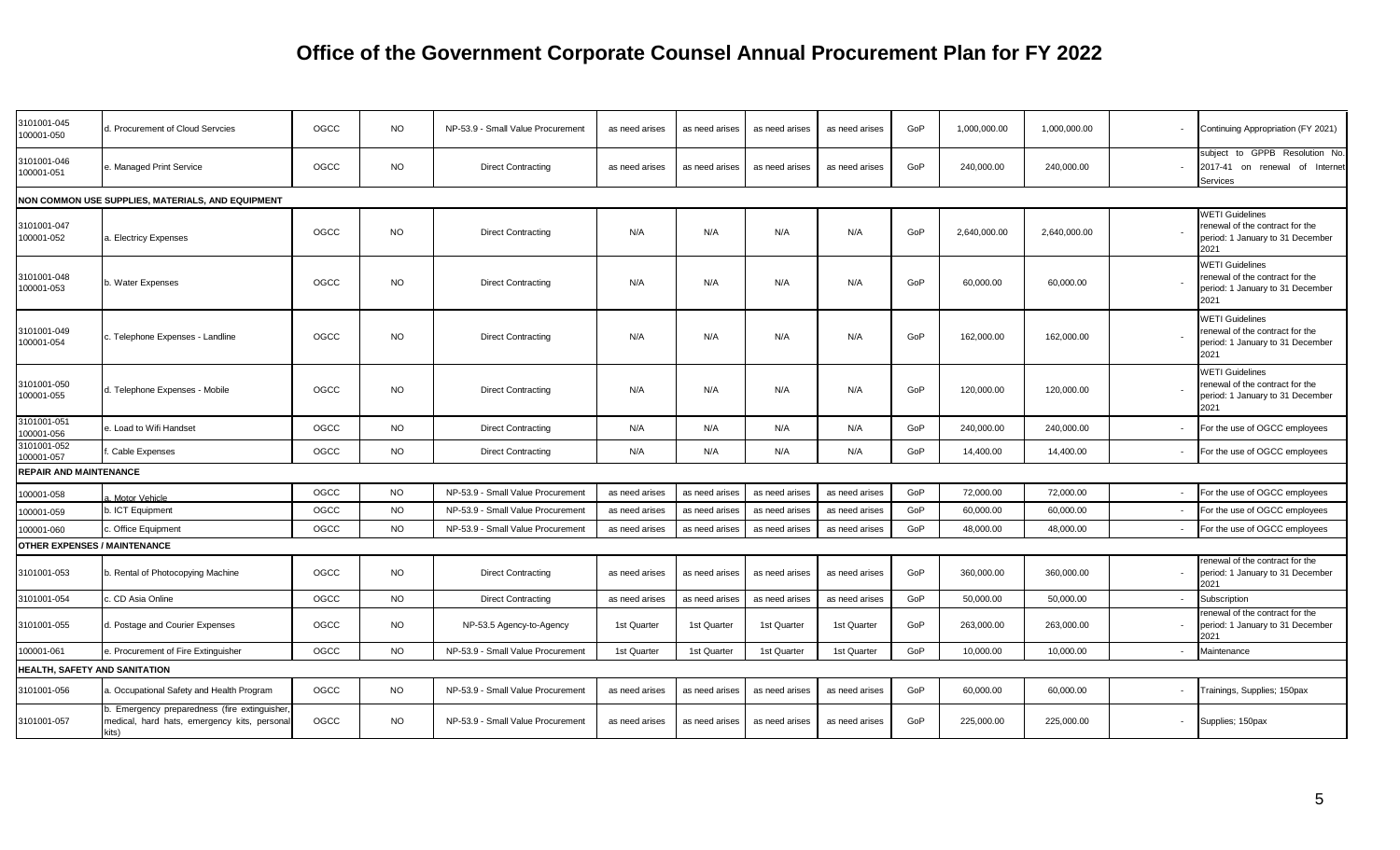| 3101001-058                          | c.Influenza Vaccine for OGCC officials and | OGCC | NO.       | NP-53.9 - Small Value Procurement | as need arises | as need arises | as need arises | as need arises | GoP | 150,000.00 | 150,000.00 | Supplies; 150pax                |
|--------------------------------------|--------------------------------------------|------|-----------|-----------------------------------|----------------|----------------|----------------|----------------|-----|------------|------------|---------------------------------|
|                                      | emplovees                                  |      |           |                                   |                |                |                |                |     |            |            |                                 |
| 3101001-059                          | d. Provision of Vitamin C with Zinc        | OGCC | <b>NO</b> | NP-53.9 - Small Value Procurement | 1st quarter    | 2nd quarter    | 3rd quarter    | 4th quarter    | GoP | 300,000.00 | 300,000.00 | Supplies; 150pax                |
| 3101001-060                          | e.Disinfection of office                   | OGCC | NO.       | NP-53.9 - Small Value Procurement | 1st quarter    | 2nd quarter    | 3rd quarter    | 4th quarter    | GoP | 200,000.00 | 200,000.00 | service provider                |
| 3101001-061                          | f.Disinfection of office                   | OGCC | <b>NO</b> | NP-53.9 - Small Value Procurement | as need arises | as need arises | as need arises | as need arises | GoP | 100,000.00 | 100,000.00 | service provider                |
| PUBLICATION AND SUBSCRIPTION EXPENSE |                                            |      |           |                                   |                |                |                |                |     |            |            |                                 |
| 3101001-062                          | a. Printing and Publication Expenses       | OGCC | <b>NO</b> | <b>Direct Contracting</b>         | as need arises | as need arises | as need arises | as need arises | GoP | 27,000.00  | 27,000.00  | <b>Printing and Publication</b> |
| 3101001-063                          | b. Business World                          | OGCC | <b>NO</b> | <b>Direct Contracting</b>         | 1st Quarter    | 1st Quarter    | 1st Quarter    | 1st Quarter    | GoP | 10.000.00  | 10.000.00  | Subscription                    |
| 3101001-064                          | . Manila Bulletin                          | OGCC | NO.       | <b>Direct Contracting</b>         | 1st Quarter    | 1st Quarter    | 1st Quarter    | 1st Quarter    | GoP | 15.000.00  | 15.000.00  | Subscription                    |
| 3101001-065                          | d. Manila Standard                         | OGCC | <b>NO</b> | <b>Direct Contracting</b>         | 1st Quarter    | 1st Quarter    | 1st Quarter    | 1st Quarter    | GoP | 8,000.00   | 8,000.00   | Subscription                    |
| 3101001-066                          | e. National Geographic                     | OGCC | NO.       | <b>Direct Contracting</b>         | 1st Quarter    | 1st Quarter    | 1st Quarter    | 1st Quarter    | GoP | 7,000.00   | 7,000.00   | Subscription                    |
| 3101001-067                          | Philippine Daily Inquirer                  | OGCC | <b>NO</b> | <b>Direct Contracting</b>         | 1st Quarter    | 1st Quarter    | 1st Quarter    | 1st Quarter    | GoP | 29.000.00  | 29.000.00  | Subscription                    |
| 3101001-068                          | g. The Official Gazette                    | OGCC | NO.       | NP-53.5 Agency-to-Agency          | 1st Quarter    | 1st Quarter    | 1st Quarter    | 1st Quarter    | GoP | 17,000.00  | 17.000.00  | Subscription                    |
| 3101001-069                          | h. The Philippine Star                     | OGCC | <b>NO</b> | <b>Direct Contracting</b>         | 1st Quarter    | 1st Quarter    | 1st Quarter    | 1st Quarter    | GoP | 21,000.00  | 21,000.00  | Subscription                    |
| 3101001-070                          | Time Magazine                              | OGCC | <b>NO</b> | <b>Direct Contracting</b>         | 1st Quarter    | 1st Quarter    | 1st Quarter    | 1st Quarter    | GoP | 6,000.00   | 6,000.00   | Subscription                    |
| 3101001-071                          | SCRA and SCRA Quick Index                  | OGCC | <b>NO</b> | <b>Direct Contracting</b>         | 1st Quarter    | 1st Quarter    | 1st Quarter    | 1st Quarter    | GoP | 90,000,00  | 90,000,00  | <b>Subscription</b>             |
| 3101001-072                          | E-Supreme Court Reports Annotate           | OGCC | <b>NO</b> | <b>Direct Contracting</b>         | 1st Quarter    | 1st Quarter    | 1st Quarter    | 1st Quarter    | GoP | 15,000.00  | 15,000.00  | Subscription                    |
| 3101001-073                          | Update to Book Collection                  | OGCC | <b>NO</b> | <b>Direct Contracting</b>         | 1st Quarter    | 1st Quarter    | 1st Quarter    | 1st Quarter    | GoP | 220,000.00 | 220,000.00 | <b>Subscription</b>             |
| 3101001-074                          | m. Sky Cable                               | OGCC | <b>NO</b> | <b>Direct Contracting</b>         | 1st Quarter    | 1st Quarter    | 1st Quarter    | 1st Quarter    | GoP | 14,400.00  | 14,400.00  | Subscription                    |
| 3101001-075                          | n. Lex Libris LIA                          | OGCC | <b>NO</b> | <b>Direct Contracting</b>         | 1st Quarter    | 1st Quarter    | 1st Quarter    | 1st Quarter    | GoP | 250,000.00 | 250,000.00 | Subscription                    |
| 3101001-076                          | b. Other subscription                      | OGCC | NO.       | <b>Direct Contracting</b>         | 1st Quarter    | 1st Quarter    | 1st Quarter    | 1st Quarter    | GoP | 20.600.00  | 20,600.00  | Subscription                    |

**23,138,993.14 15,898,993.14 7,240,000.00**